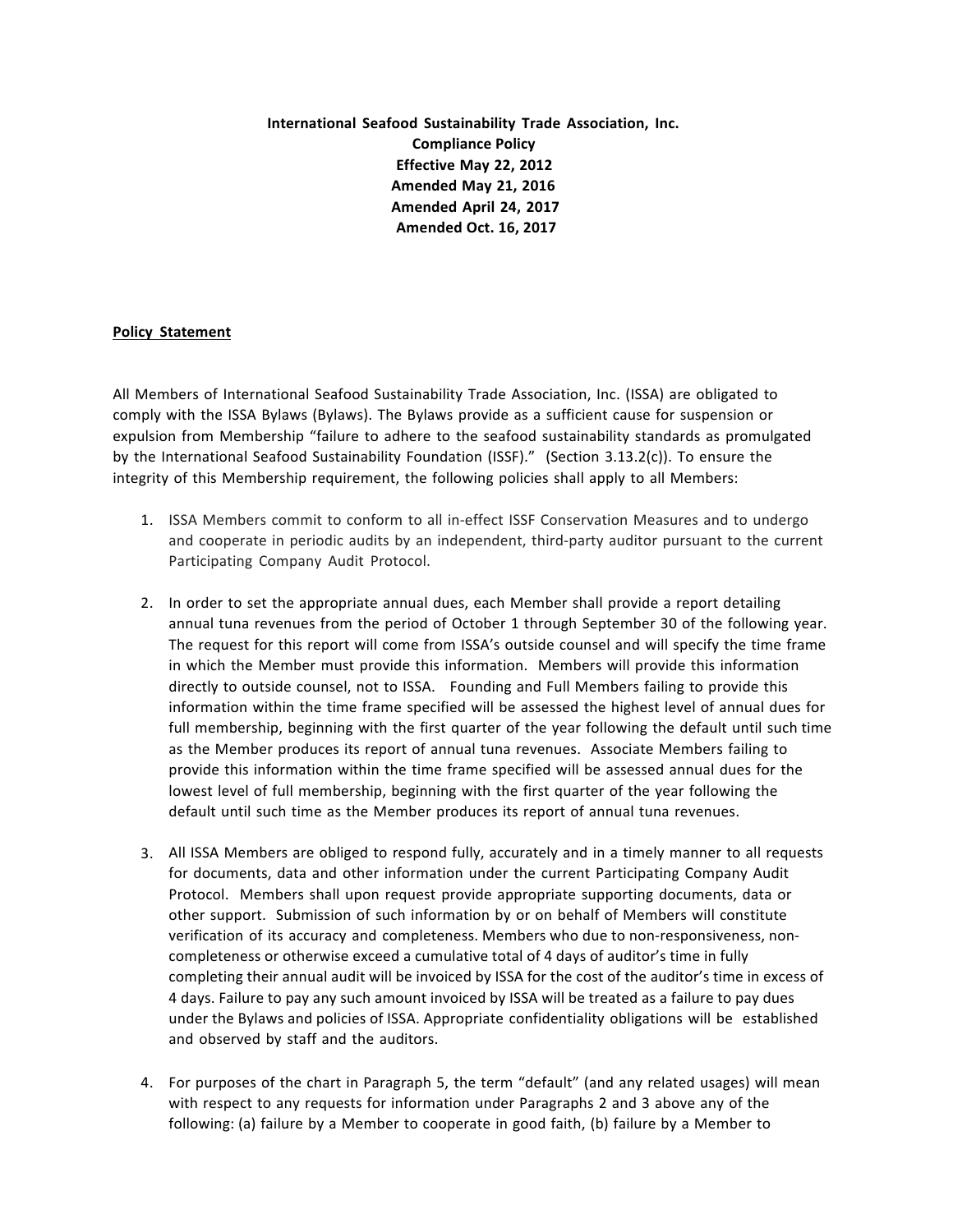respond to requests for documentation, documents, or access to personnel in the time frame specified, (c) submission by a Member of any untrue statement of material fact or a Member's omission of material fact in connection with documentation, data or responses to inquiries, or (d) other unwarranted interference or disruption by a Member. "Member" includes the officers, directors, employees, agents, attorneys, consultants or any other person purporting to respond to the requests for information on the Member's behalf.

5. With regard to the foregoing paragraphs, the following disciplinary steps shall be invoked:

| Cause / Finding                 | <b>Disciplinary Response</b>                             |
|---------------------------------|----------------------------------------------------------|
| a. With respect to any time     | Written notification of the default to the CEO of the    |
| period specified in writing     | defaulting Member by staff.                              |
| under Paragraphs 2 or 3 for the |                                                          |
| provision of information, a     |                                                          |
| Member fails to respond within  |                                                          |
| the time period.                |                                                          |
| b. The Member fails to respond  | Each default will be considered a major non-conformance  |
| for an additional 10-day period | and will be addressed under the schedule of responses in |
| or Member is otherwise in       | Paragraph 7 below.                                       |
| default as described in         |                                                          |
| Paragraph 4.                    |                                                          |

- 6. Upon completion of each audit or review, the auditor will issue a detailed report to the Member and staff.
- 7. The following schedule of actions will apply for non-conformance with a particular conservation measure or default under Paragraph 5.b above.

This section will not apply for Members that are undergoing their first annual audit; however, the terms of the ISSA Bylaws apply. Minor non-conformances with new conservation measures in their first year of application will be included in the detailed audit reports provided to Members, but will not be used to determine the Compliance Level under this section.

All Members will be expected to remediate all non-conformances.

| <b>Compliance Level</b> | Non-                | <b>Initial Action</b> | <b>Failure to</b> | Repeated               |
|-------------------------|---------------------|-----------------------|-------------------|------------------------|
|                         | <b>Conformances</b> |                       | Remediate         | Instances <sup>1</sup> |
|                         | Minor $-1$ to 3     | N/A <sup>2</sup>      | N/A               | N/A                    |
|                         | minor non-          |                       |                   |                        |
|                         | conformances        |                       |                   |                        |
|                         | in one audit        |                       |                   |                        |
|                         | cycle               |                       |                   |                        |

 $1$  Repeated instances refers to non-conformances occurring in two consecutive annual audit cycles.

 $^{\text{2}}$ To the extent corrective action is possible, a Member, at its own expense $^{\text{4}}$ , may request a follow-up audit by auditor to document that corrective action has taken place.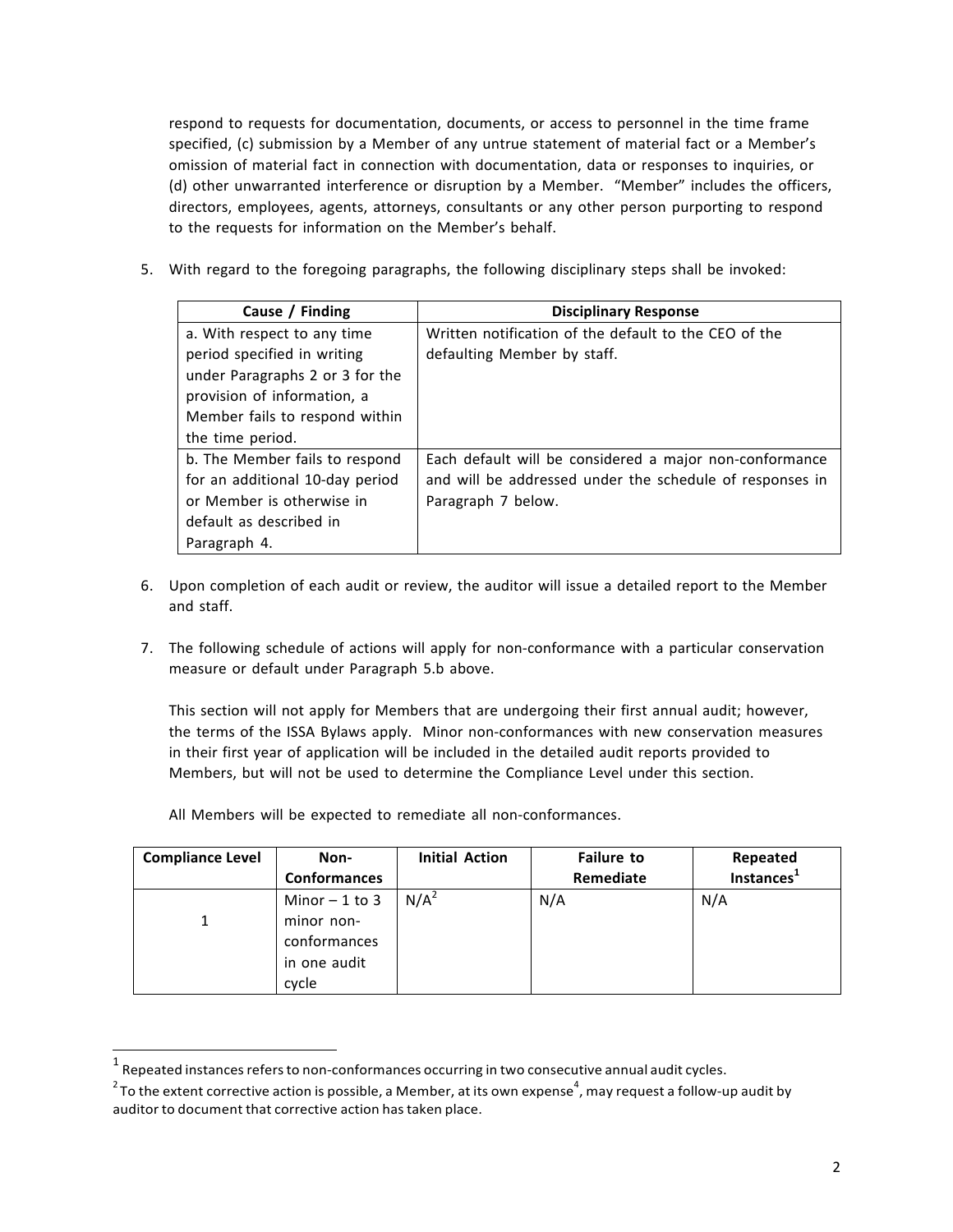| Compliance     | Non-                                                                   | <b>Initial Action</b>                                                                                                                                                                                                                                                                                                                                               | <b>Failure to</b>                                                                                                                                                                                                                                                                                                                                                                                                                                                                  | Repeated                                                                                                                                                                                                                                                                                                                           |
|----------------|------------------------------------------------------------------------|---------------------------------------------------------------------------------------------------------------------------------------------------------------------------------------------------------------------------------------------------------------------------------------------------------------------------------------------------------------------|------------------------------------------------------------------------------------------------------------------------------------------------------------------------------------------------------------------------------------------------------------------------------------------------------------------------------------------------------------------------------------------------------------------------------------------------------------------------------------|------------------------------------------------------------------------------------------------------------------------------------------------------------------------------------------------------------------------------------------------------------------------------------------------------------------------------------|
| Level          | <b>Conformances</b>                                                    |                                                                                                                                                                                                                                                                                                                                                                     | Remediate                                                                                                                                                                                                                                                                                                                                                                                                                                                                          | Instances <sup>3</sup>                                                                                                                                                                                                                                                                                                             |
| $\overline{2}$ | Minor $-4$ to 7<br>minor non-<br>conformances in<br>one audit cycle    | To the extent<br>corrective action is<br>possible, Member<br>must correct the<br>minor non-<br>conformance(s)<br>within 30 days<br>after the Spring<br><b>ISSA Board</b><br>meeting, and<br>demonstrate that<br>it has taken<br>corrective action<br>as confirmed in<br>writing by auditor.<br>Member will bear<br>the costs of the<br>auditor review. <sup>4</sup> | To the extent<br>corrective action is<br>possible, the<br>Member will bear<br>the costs of quarterly<br>follow-up audits by<br>auditor to<br>demonstrate that<br>corrective action has<br>taken place, so that<br>the total number of<br>unremediated minor<br>non-conformances is<br>3 or less.                                                                                                                                                                                   | Findings of a total<br>of 4 to 7 minor<br>non-<br>conformances<br>with any<br>conservation<br>measures in the<br>next consecutive<br>audit cycle will be<br>handled as<br>described in<br>Compliance Level<br>4 below.                                                                                                             |
| 3              | Minor $-8$ or<br>more minor non-<br>conformances in<br>one audit cycle | Will be handled as<br>described in<br>Compliance Level 4<br>below.                                                                                                                                                                                                                                                                                                  | a. To the extent<br>corrective action is<br>possible, if<br>unremediated minor<br>non-conformances<br>total 7 or less, the<br>Member will bear<br>the costs of quarterly<br>follow-up audits by<br>auditor to<br>demonstrate that<br>corrective action has<br>taken place.<br>b. To the extent<br>corrective action is<br>possible, if<br>unremediated minor<br>non-conformances<br>total 8 or more,<br>referral to<br>Compliance<br>Committee for<br>review and<br>recommendation | Findings of a total<br>of 8 or more<br>minor non-<br>conformances or<br>2 or less major<br>$n$ on-<br>conformances<br>with any<br>conservation<br>measures in the<br>next audit cycle<br>will be referred to<br>Compliance<br>Committee for<br>review and<br>recommendation<br>up to and<br>including<br>termination from<br>ISSA. |

 $3$  Repeated instances refers to non-conformances occurring in two consecutive annual audit cycles.

<sup>&</sup>lt;sup>4</sup> Failure to pay auditor for any follow-up audits referenced in this schedule will result in a major non-conformance and referral to the Compliance Committee.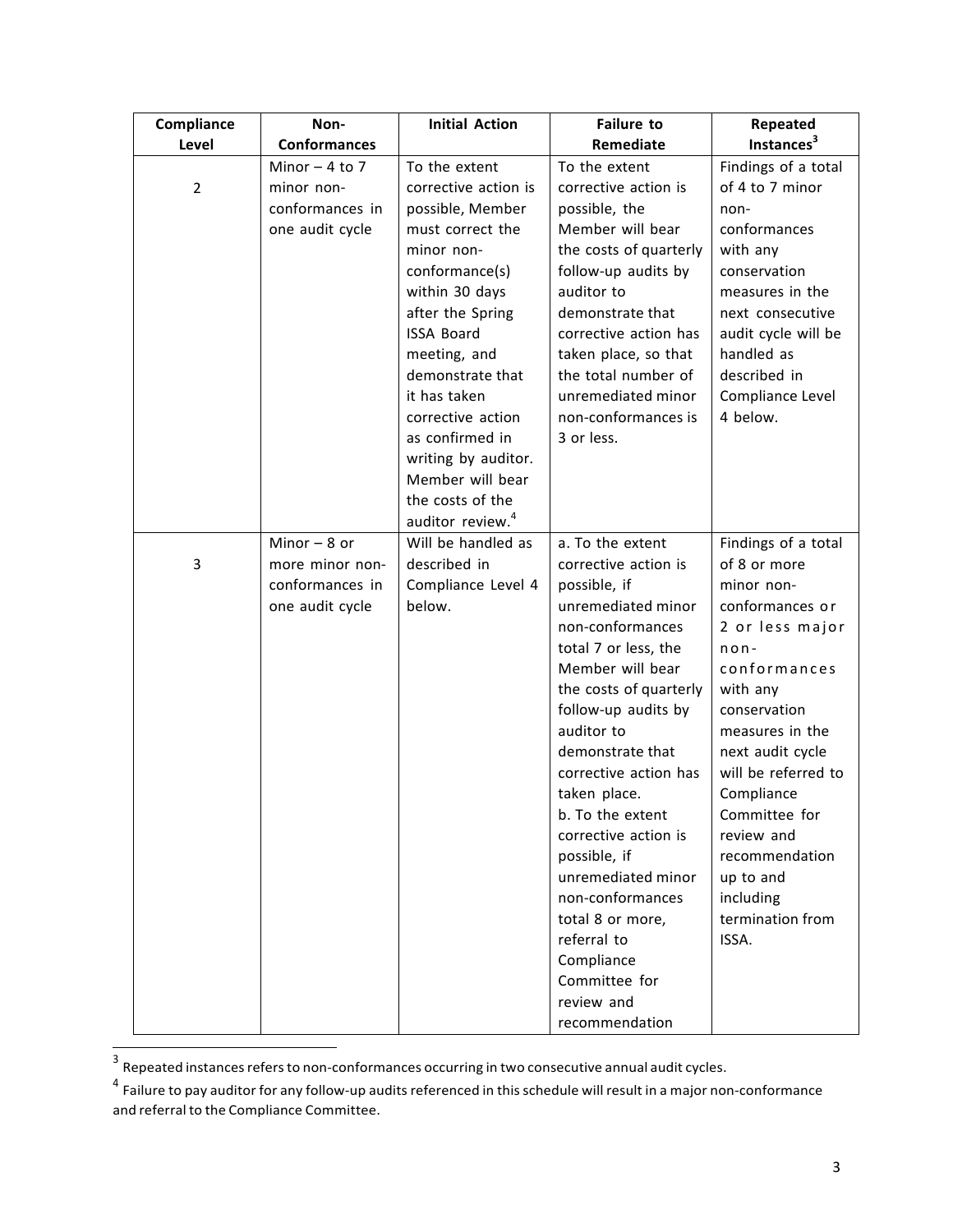| Compliance | Non-                                                                                          | <b>Initial Action</b>                                                                                                                                                                                                                                                                                                                                                                                       | <b>Failure to</b>                                                          | Repeated                                                                                                                                                                                                                                                                                                      |
|------------|-----------------------------------------------------------------------------------------------|-------------------------------------------------------------------------------------------------------------------------------------------------------------------------------------------------------------------------------------------------------------------------------------------------------------------------------------------------------------------------------------------------------------|----------------------------------------------------------------------------|---------------------------------------------------------------------------------------------------------------------------------------------------------------------------------------------------------------------------------------------------------------------------------------------------------------|
| Level      | <b>Conformances</b>                                                                           |                                                                                                                                                                                                                                                                                                                                                                                                             | Remediate                                                                  | <b>Instances</b>                                                                                                                                                                                                                                                                                              |
| 4          | Major - Two<br>or less major<br>non-<br>conformances<br>in one audit<br>cycle                 | Member must provide<br>auditor with a<br><b>Corrective Action</b><br>Response (CAR) within<br>15 days after the first<br>ISSA Board meeting of<br>the year. Non-<br>conformance must be<br>remediated within 30<br>days after the<br>submission of the CAR,<br>and auditor confirms<br>in writing that the<br>corrective action has<br>taken place. Member<br>will bear the costs of<br>the auditor review. | Referral to<br>Compliance<br>Committee for<br>review and<br>recommendation | Findings of two<br>or less major<br>non-<br>conformances or<br>8 or more minor<br>non-<br>conformances<br>with any<br>conservation<br>measures in the<br>next audit cycle<br>will be referred<br>to Compliance<br>Committee for<br>review and<br>recommendation<br>up to and<br>including<br>termination from |
| 5          | Major $-3$ or<br>more major<br>non-<br>conformances<br>in one audit<br>cycle                  | Referral to Compliance<br>Committee for review<br>and recommendation<br>up to and including<br>termination from ISSA.                                                                                                                                                                                                                                                                                       | N/A                                                                        | ISSA.<br>N/A                                                                                                                                                                                                                                                                                                  |
| 6          | Major - Two<br>majors and 8<br>or more minor<br>non-<br>conformances<br>in one audit<br>cycle | Referral to<br>Compliance<br>Committee for review<br>and recommendation<br>up to and including<br>termination from ISSA                                                                                                                                                                                                                                                                                     | N/A                                                                        | N/A                                                                                                                                                                                                                                                                                                           |